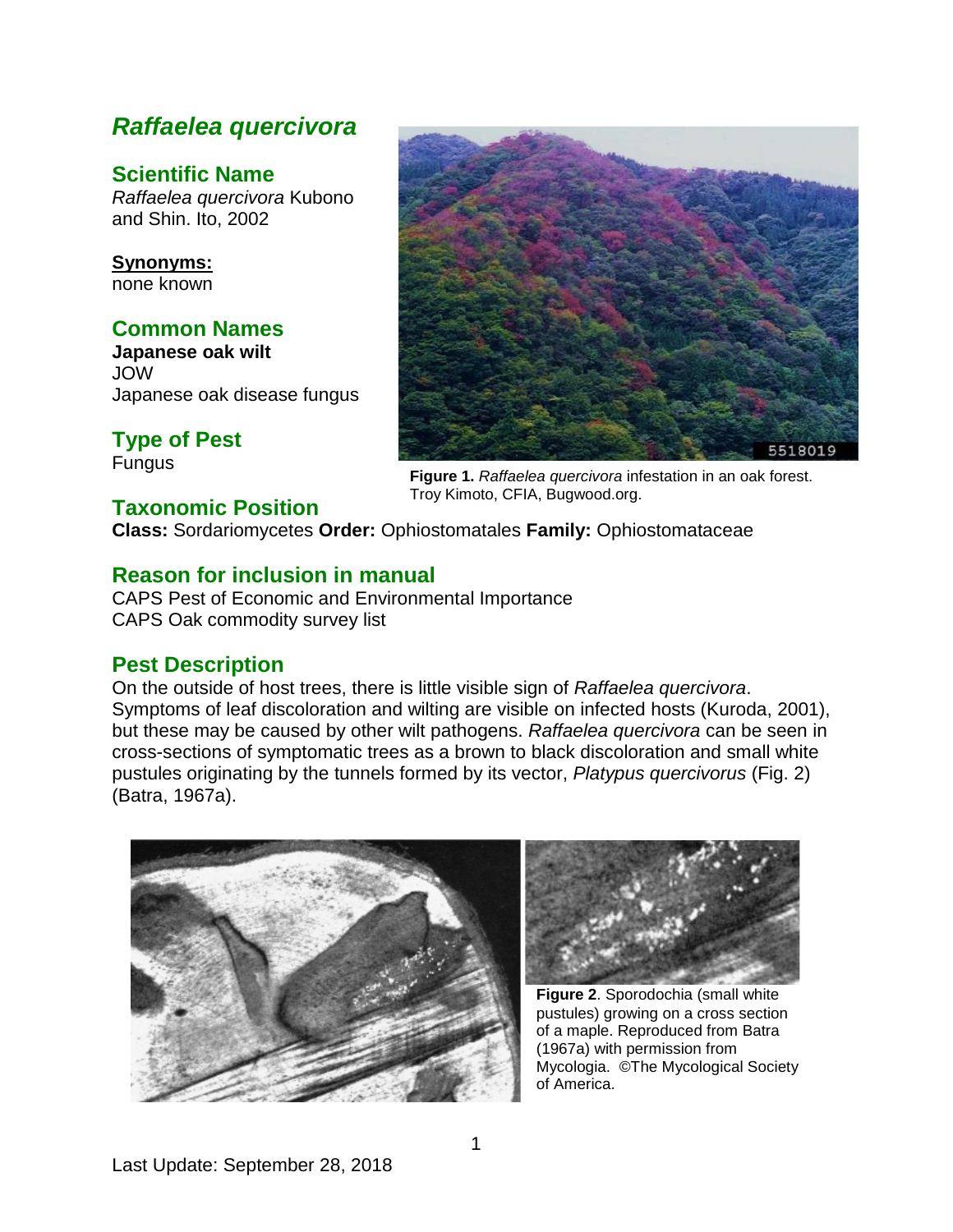Identification of *R. quercivora*  requires isolation of the pathogen from host material and growth in culture for morphological identification. Colonies produced on potato dextrose agar (PDA) at 20-25°C (68-77°F) spread rapidly and can reach 80 mm  $(-3 \frac{1}{8} \text{ in})$ diameter in five days. The colony itself initially has a white, watersoaked appearance that shifts to a pale olive to brown-olive color after two weeks, taking on a fragrant odor reminiscent of ethyl alcohol (Kubono and Ito, 2002b). Sporodochia or masses of



**Figure 3:** Left: *Raffaelea quercivora* hyphae invading living host cells (radial section). Right: Exudation of protective substances (tyloses) from parenchymas to vessels. Courtesy of Keiko Kuroda.

hyphae form and are visible under a light microscope. Within these structures are conidiophores bearing clusters of short, translucent conidia.

For photographs of this pathogen in culture, microscopic images showing detailed morphology, and a formal description to aid in identification see Kubono and Ito (2002).

### **Biology and Ecology**

*Raffaelea quercivora* is one of many species of ambrosia fungi, so-called because of their symbiotic relationships with some species of wood boring Scolytidae and Platypodidae. Most often associated with recently logged timber and trees of low vitality, ambrosia fungi line the tunnels and galleries created in the sapwood and heartwood by their associated insects with a continuous layer of hyphae and conidia-bearing conidiophores (Batra, 1967b). The insect relies on the fungus for nourishment during at least some of its life stages, meanwhile providing the fungus with protection and means of dispersion and inoculation (Baker, 1963; Kinuura, 2002).

Similar to other ambrosia fungi, *R. quercivora* has not been found apart from its insect vector, *Platypus quercivorus* (Coleoptera: Platypodidae). Thus, the life cycle of the fungus in nature is intimately related to the life cycle of this insect. The reciprocal is not necessarily true. Conidia of *R. quercivora* are carried by *P. quercivorus* and contact the plant host when the insect bores into the sapwood and heartwood of the tree (Kinuura, 2002). Conidia may germinate directly, or produce sprout cells which germinate and elongate into septate hyphae (Kubono and Ito, 2002a). Hyphae grow in the tunnels and galleries excavated by the beetle (Fig. 3), and eventually line the entire surface (Kinuura, 2002). Hyphae may aggregate into bundles, called fascicles, which may further aggregate into sporodochia (see 'Pest Description') from which conidiophores develop and produce conidia. While providing nourishment for the insect, the fungus continues to grow, and hyphae extend into the wood adjacent to the tunnel.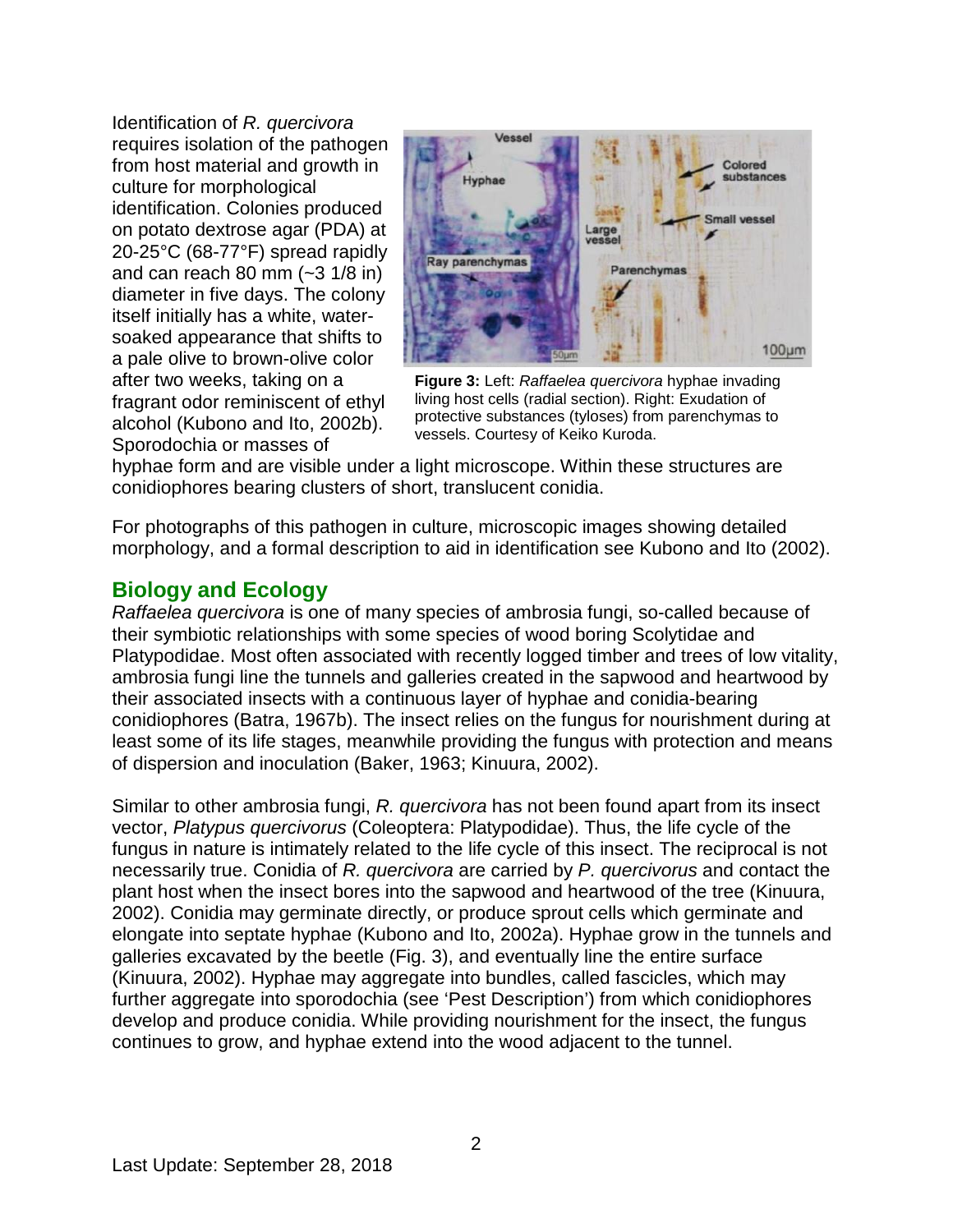The creation of insect galleries and the presence of the fungus stimulate defense responses from the tree, which include the production of tyloses (parenchyma cell overgrowths) that extend into the xylem and prevent the ascent of water (Fig. 3) (Yamada and Ichihara, 2003). In the meantime, the female insect lays eggs, which hatch in about a week. Larvae feed on the fungus until they pupate. Young adults may emerge in autumn (October-November), allowing for the possibility of a second generation that year, or remain in the tree over the winter and emerge in the spring (Sone et al., 1998). Young adult beetles consume and acquire the fungus in their mycangia. When they emerge from the tree, they carry the fungus. The insects then move on



**Figure 4.** Discoloration of sapwood following the beetle invasion and infection of *R. quercivora*. Courtesy of Keiko Kuroda.

to another tree and bring the pathogen with them. The fungus may go through many life cycles from the time it is introduced into the tree until the time the next generation of insects emerges with the fungus.

Infection by the fungus is presumed to occur shortly after initial attack by *P. quercivorus,*  when the fungus is first introduced into the host. Attacks start in May or June and may extend through August (Mori et al., 1995; Saito et al., 2001). Following attack by *P. quercivorus*, trees discolor and wilt within 2-3 months and die that first season or by the following spring (Fig. 1, 5) (Kobayashi and Ueda, 2003; Kubono and Ito, 2002a). Insect infestations of standing trees and logs were highest at the beginning of the season (June - early July) (Mori et al., 1995; Sone et al., 1998).

While there is a tendency to attribute oak mortality to *R. quercivora* when *P. quercivorus* is present, in many cases the fungus was not actually isolated and identified. Spread of the disease within a stand appears to be a function of vector behaviors and patterns. Disease initially occurs at the edge of a gap or forest and on upper slopes; spread among trees occurs outward and downward from an infection epicenter (Esaki et al., 2004; Kamata et al., 2002). Symptoms spread faster in stands that have a higher percentage of susceptible hosts (Kamata et al., 2002).

*Raffaelea quercivora* will grow in culture on potato dextrose agar (PDA) media at 20- 25°C (68-77°F), and produce all of its life stages (Kubono and Ito, 2002a). In logs the water content of the wood impacts the growth of *R. quercivora*, with low water content having a negative effect (Kobayashi et al., 2004). Hyphae occur in the tunnels and galleries created by *P. quercivorus*, and will grow into the ray and parenchyma cells of the heartwood. In the process, the fungus stains the wood (Fig. 4). Fragments of hyphae also likely occur in the mycangia and on the outer body surface of the insect vector. On PDA, *R. quercivora* grew to an 80 mm (~3 1/8 in) diameter colony in five days at 20-25°C (68-77°F) (Kubono and Ito, 2002a). The fungus has an odor and color on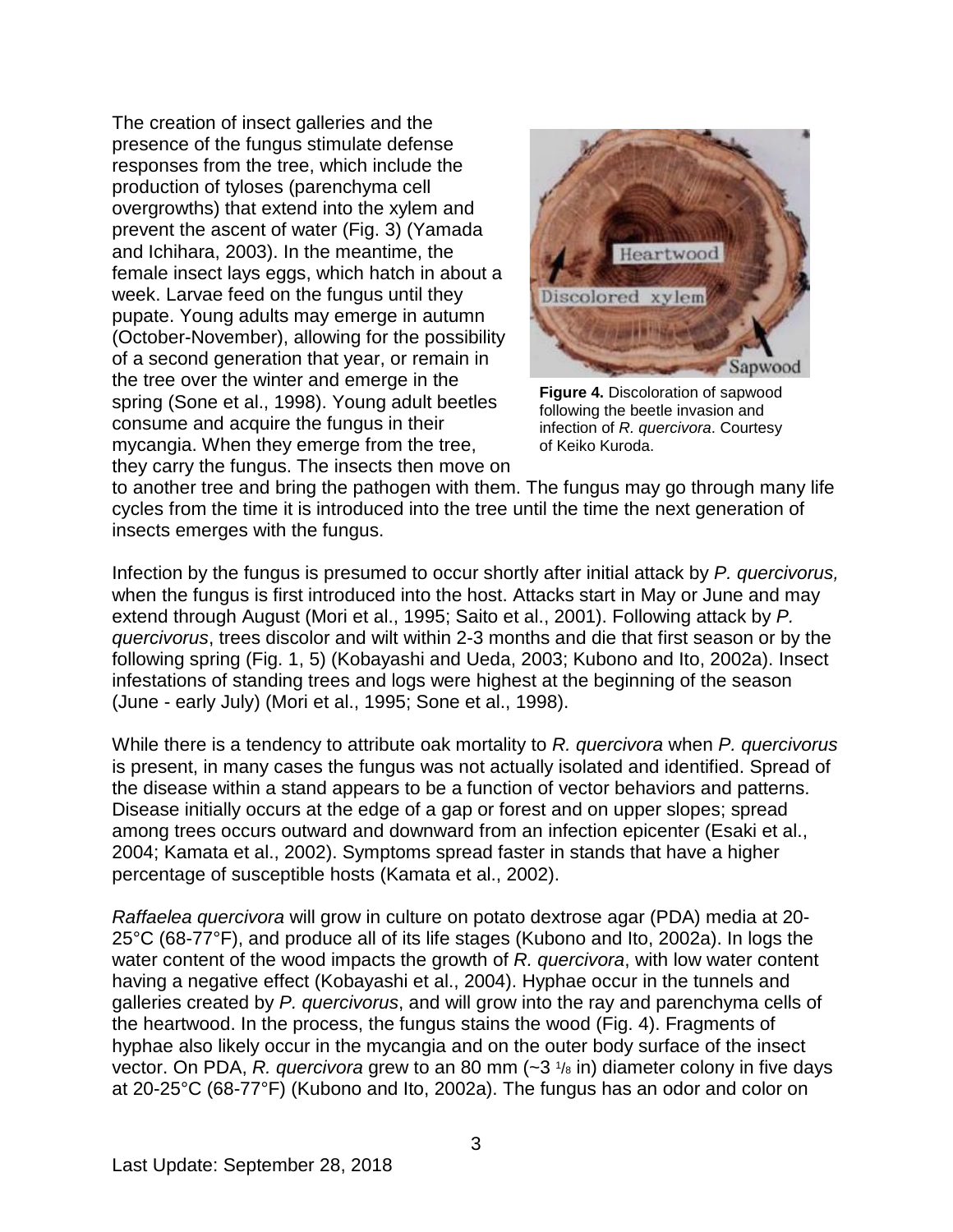PDA that are distinct from other fungi and yeasts found in *P. quercivorus* mycangia (Kinuura, 2002).

*Raffaelea quercivora* has been found in several countries in Asia (Kusumoto et al., 2014), but damage to oak hosts has only been reported in Japan. Isolates of *R. quercivora* from other Asian countries were found to be as pathogenic to Japanese oak trees as Japanese isolates of the pathogen (Kusumoto et al., 2014). Therefore, it is likely that oak trees in other countries are less susceptible to the pathogen or possibly the vector.

### **Symptoms/Signs**

In the early stages of disease, oak infected with *R. quercivora* will have curled or withered leaves (Fig. 5). Within a few weeks or less, the leaves become discolored and begin to die. By the end of the season or the beginning of the next season, host mortality can occur (Kubono and Ito, 2002a). Wilting results from disruption of water flow at sites of infection ( Kuroda et al., 2002; Yamada et al., 2002; Kuroda et al., 2004;). Young hyphae of *R. quercivora* invade the living ray parenchyma cells, and tyloses form in the vessels around the hyphae (Kuroda, 2001). Tyloses prevent the flow of water and may also form in response to mechanical wounding Yamada et al., 2002.



**Figure 5:** Top: Tree discoloration and leaf wilting in *Raffaelea quercivora* infected oak (*Quercus* spp.). Bottom: Entrance holes (left) and frass (right) caused by *Platypus quercivorus*. Courtesy of Troy Kimoto, CFIA, Bugwood.org.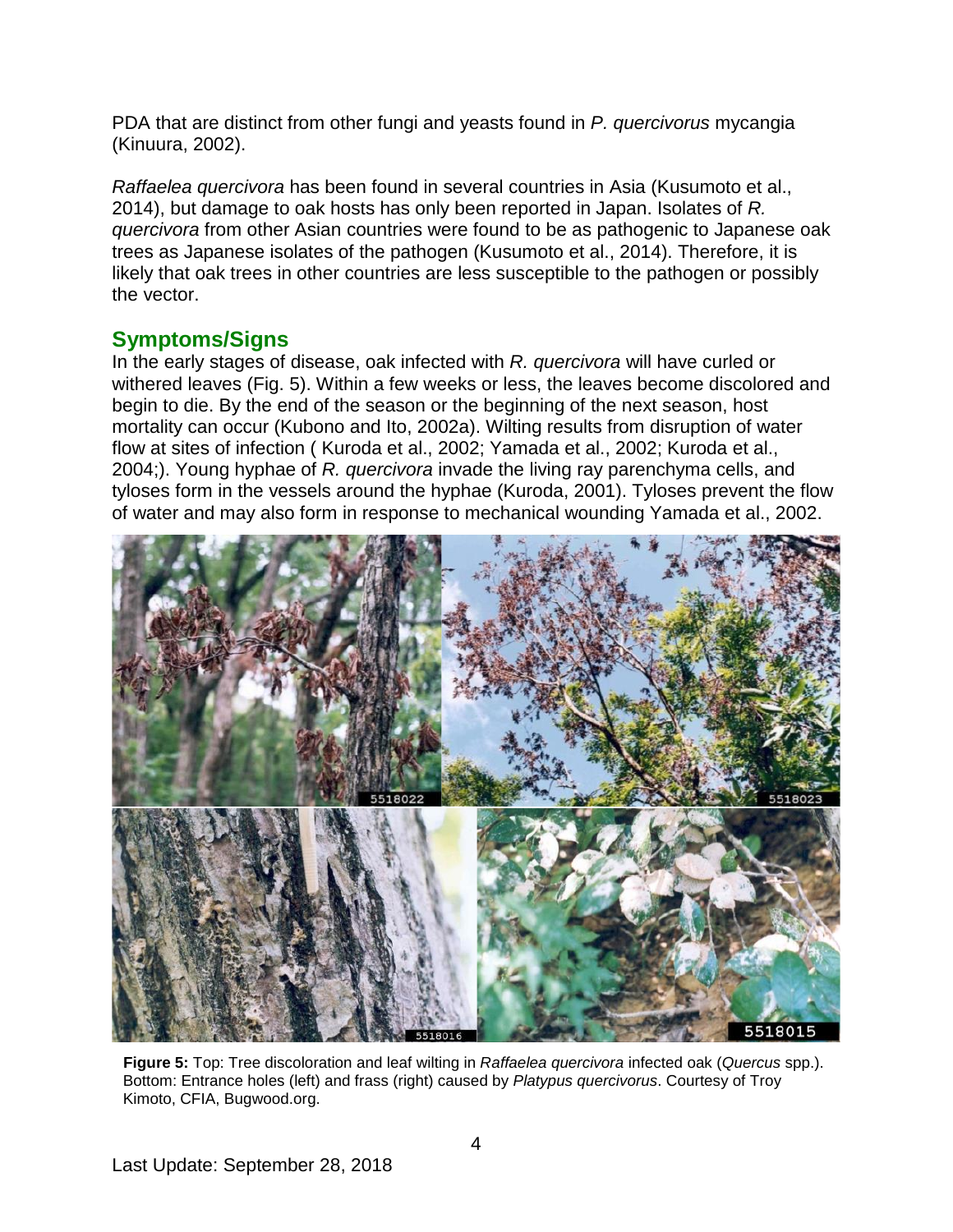

**Figure 6.** Left: Female *P. quercivorus* carries conidia in specialized cavities called mycangia (arrow). Right: male and female specimens of *P. quercivorus*. Courtesy of Keiko Kuroda.

Trees with significant blockage die, and variation in the amount of blockage may account for differences in mortality rates among and within species (Kamata et al., 2002).

Signs of *P. quercivorus* include entrance holes and the presence of frass (Fig. 5). Cross sections of trees infected with *R. quercivora* also show galleries of *P. quercivorus* and discoloration that extends beyond the galleries into the surrounding sapwood (Kobayashi et al., 2001; Kuroda, 1998).

#### **Pest Importance**

*Raffaelea* is among the many genera of ambrosia fungi occurring in symbiotic relationships with a group of wood boring ambrosia beetles, but *R. quercivora* is the first ambrosia fungus that has been reported to kill healthy trees (Ito et al., 2003a; Kamata et al., 2002). Oak trees 20-50 cm (~8-20 in) diameter at breast height (dbh) and 20-30 m (~66-98 ft) tall wilt within 2-3 months after attack by the beetle carrying the fungus (Kubono and Ito, 2002a). The pathogen, which has only recently been described (Kubono and Ito, 2002a), does not occur in the United States at this time and is of concern. The fungus is also a concern in Europe and appeared on the European and Mediterranean Plant Protection Organization (EPPO) Alert List before it was removed from the list in 2008 due to insufficient data on the susceptibility of European oak species to infection (EPPO, 2015).

The complex of *R. quercivora* and *P. quercivorus* has been associated with the mortality of large numbers of oak trees in Japan. Oaks (*Quercus* spp.), mainly *Quercus serrata* and *Q. mongolica* var. *grosseserrata*, are particularly susceptible (Ito et al., 2003a). Since 1980, 100,000 - 200,000 fagaceous trees have been killed annually, and 40% mortality has been reported in susceptible hosts (Ito et al., 2003a; Ito et al., 2003b). The distribution range of *R. quercivora* in Japan has expanded significantly in the last 20 years (Shoda-Kagaya et al., 2010). The extensive oak mortality in Japan may have impacted habitat for Asian black bears, causing them to move into more populated areas (Yamazaki, 2004).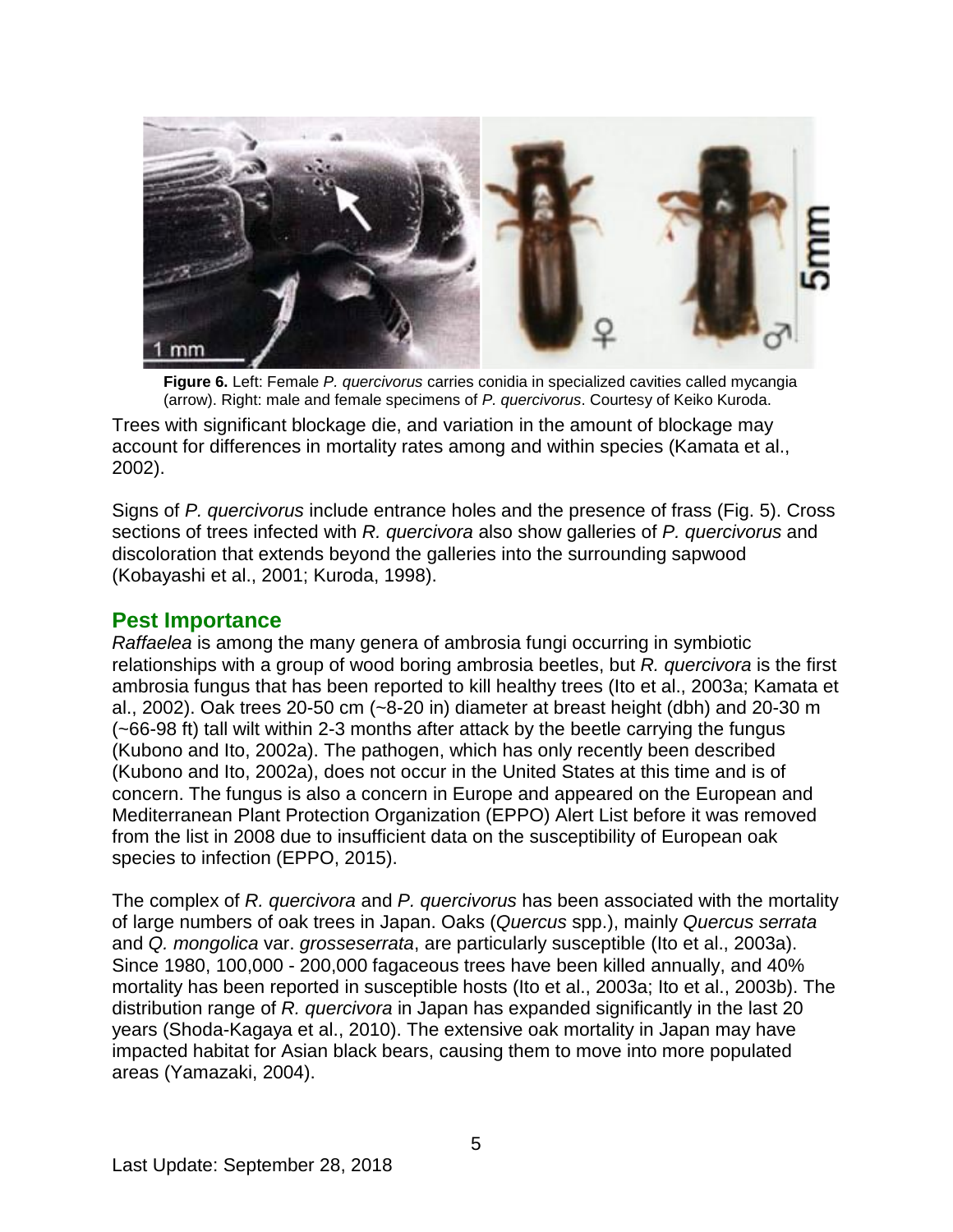Oak is an important environmental and ornamental host in the United States. Oak is widespread throughout the country particularly in the eastern states (Smith et al., 2004; Kartesz, 2015). In the last 20 years, the sudden oak death epidemic caused by *Phytophthora ramorum* has devastated coastal woodlands in California and southwestern Oregon, killing millions of trees (Grünwald et al., 2012). *Raffaelea quercivora*, if introduced into the United States, has the potential to exacerbate the already extensive damage to oak forests caused by *P. ramorum*.

*Raffaelea quercivora* is listed as a harmful organism in South Korea (USDA-PCIT, 2018). There may be trade implications with this country of the pathogen becomes established in the United States.

#### **Known Hosts**

**Major hosts:** *Quercus mongolica* (syn. *Quercus crispula*, Mongolian oak), and *Quercus serrata* (konara oak).

**Minor hosts:** *Castanea crenata* (Japanese chestnut), *Castanopsis sieboldii* (Japanese chinquapin), *Quercus coccinea* (scarlet oak), *Quercus palustris (pin oak), Quercus phillyraeoides* (black ridge oak).

**Experimental hosts:** *Quercus glauca* (ring-cup oak) and *Quercus rubra* (red oak).

(Kubono and Ito, 2002a; Matsuda et al., 2010; Murata et al., 2009; Torii et al., 2014)

#### **Pathogens or Associated Organisms Vectored**

The pathogen is vectored by the ambrosia beetle *Platypus quercivorus* (Fig. 6) (Kinuura and Kobayashi, 2006).

#### **Known Distribution**

**Asia:** Indonesia, Japan (Honshu, Kyushu), Taiwan, Thailand, Vietnam (CABI, 2017; Kusumoto et al., 2014; Shoda-Kagaya et al., 2010; USDA-APHIS-PPQ, 2014).

#### **Pathway**

*Raffaelea quercivora* may spread on infected host plant material or be carried by an insect vector. The cryptic nature of ambrosia beetles makes them difficult to detect, such that they may travel unnoticed in shipments of trees or wood products (Rabaglia et al., 2006). Between 1985-2005, ten species of ambrosia beetles were identified for the first time in the United States (Haack, 2006). Oak products, such as pallets, crates, or dunnage, could spread all life stages of *P. quercivorus* and thus potentially spread *R*. *quercivora.* Transportation of firewood and logs could establish localized dispersal of the insect and pathogen (USDA-APHIS-PPQ, 2014).

The ambrosia beetle *P. quercivorus* has not been intercepted at U.S. ports of entry, but there have been 73 interceptions of *Platypus* spp. at U.S. ports of entry since 1984 (AQAS, 2018). *Platypus* spp. have been intercepted on plant cuttings, plant parts (like leaves, seeds and fruit), as well as wood products, stoneware, tiles, and cargo. Most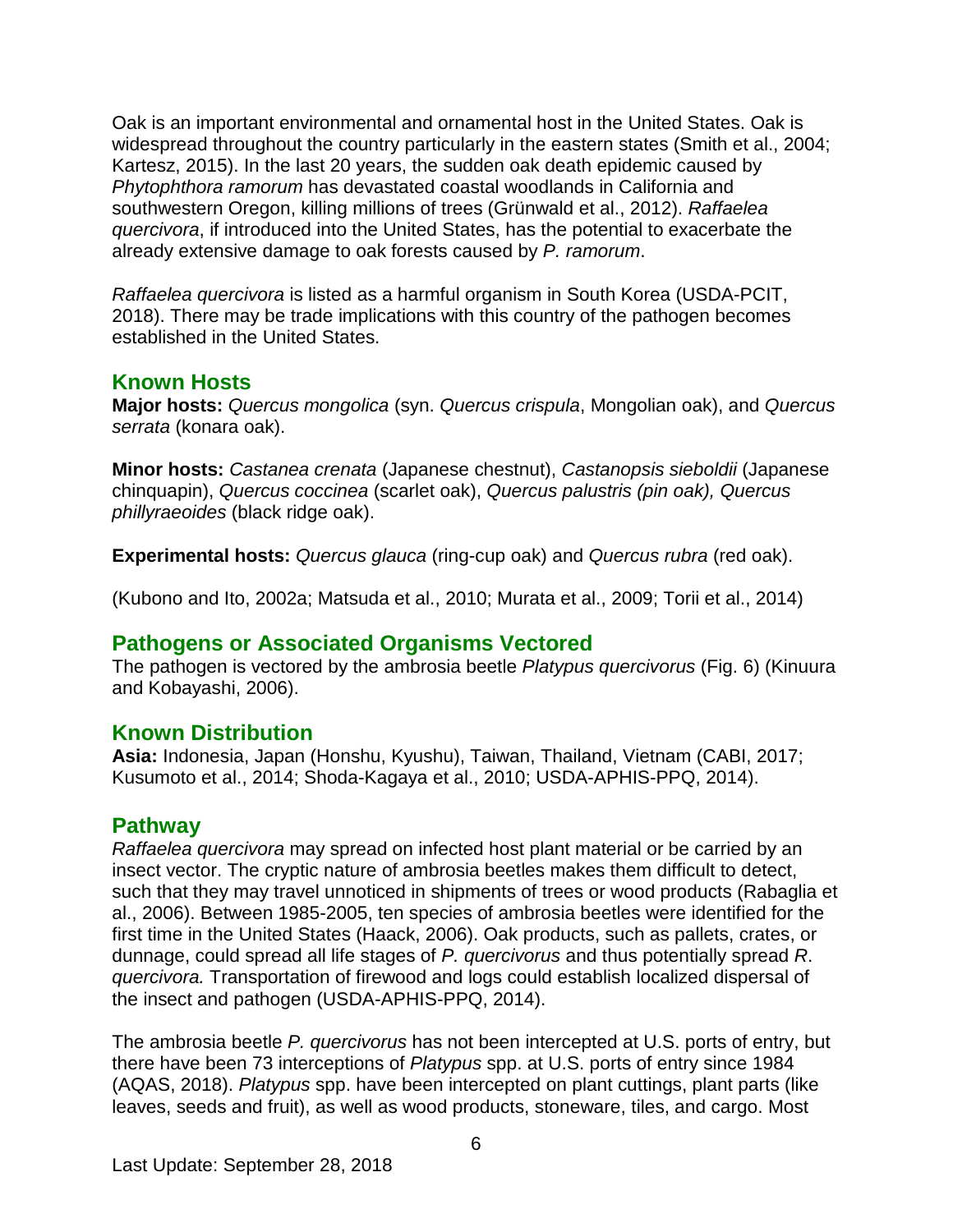beetles were intercepted on general and permit cargo, but three were intercepted in baggage (AQAS, 2018).

The import of *Quercus* spp. propagative material is currently regulated by a Federal Order effective May 20, 2013 as host material for the Asian longhorned beetle (ALB) and Chinese longhorned beetle (CLB) (USDA, 2018). Under this Federal Order, import of all *Quercus* spp. propagules from Japan is prohibited. However, there may still be a risk of *R. quercivora* spreading on *Quercus* spp. plant material from host countries in passenger cargo or through the mail.

### **Potential Distribution within the United States**

The currently reported distribution of *R. quercivora* in Japan suggests that the pathogen may be closely associated with the temperate-broadleaf-and-mixed-forest biome (USDA-APHIS-PPQ, 2014). This biome is present throughout North America, including much of the eastern United States (ESRI, 2005). In addition, *Quercus* spp. are found throughout the continental United States, making possible the establishment of *R. quercivora* based on host presence (Kartesz, 2015; USDA-APHIS-PPQ, 2014). *Quercus coccinea* is susceptible to *R. quercivora* (Torii et al., 2014) and widespread east of the Mississippi river (Kartesz, 2015). *Quercus palustris* and *Q. rubra* are also susceptible to the pathogen and common in the eastern United States (Kartesz, 2015).

### **Survey**

#### **Approved Methods for Pest Surveillance\*:**

The Approved Method for Pest Surveillance (AMPS) is visual inspection of host material. Tree crowns should be visually inspected for wilting leaves beginning in June through early September; leaves will appear curled or withered, then become discolored (reddish). A survey for *R. quercivora* should target standing oak trees, oak logs, and the vector, *Platypus quercivorus*. Wilted or dead oaks should be examined for evidence of attack by *P. quercivorus*: entrance holes, most dense within 1 m (~ 3 ft) of the ground, and an accumulation of boring dust and frass at the base. The approved survey method for *P. quercivorus* is a trap-and-lure combination using a multi-funnel trap the *Platypus quercivorus* Lure. Traps baited with a pheromone lure should be placed near fallen or injured hosts. See the CAPS datasheet for *Platypus quercivorus* for additional information.

A suspect tree or log should be cut in the field, and one or more cross sections should be examined for galleries of *P. quercivorus* and discoloration that extends beyond the galleries into the surrounding sapwood.

\*For the most up-to-date methods for survey and identification, see Approved Methods for Pest Surveillance on the CAPS Resource and Collaboration Site, at [https://caps.ceris.purdue.edu/approved-methods.](https://caps.ceris.purdue.edu/approved-methods)

#### **Literature-Based Methods:**

Methods for monitoring *P. quercivorus* are described in the companion risk assessment by Davis et al. (2005) as well as the New Pest Response Guidelines for Exotic Wood-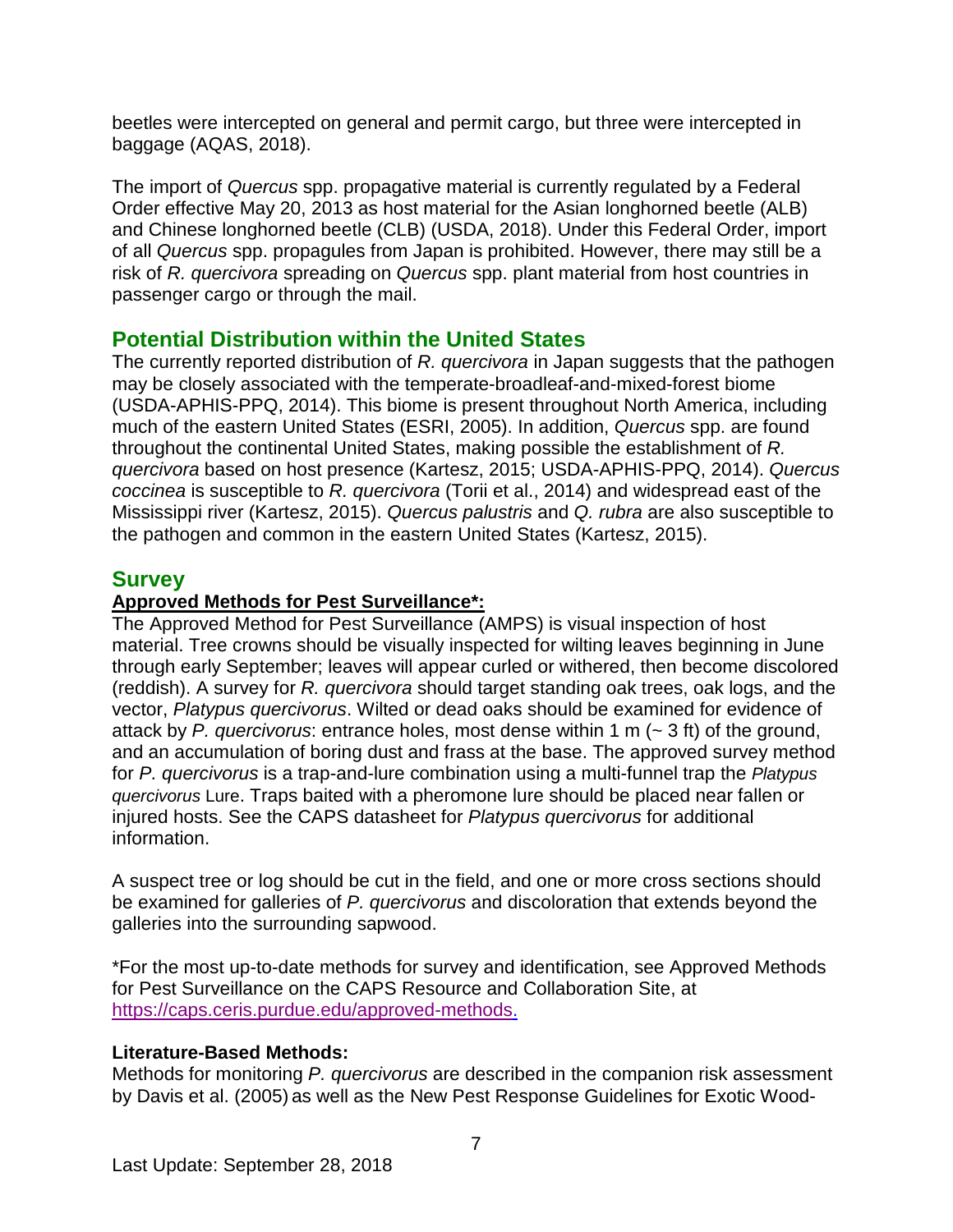boring and Bark Beetles (USDA, 2011). Because affected hosts and the insect vector may be associated with several species of fungi (Ito et al., 1998; Kinuura, 2002; Masuya et al., 1998), identification of *R. quercivora* requires isolation and identification in a laboratory. Aerial surveys using photographs were used to define areas of oak mortality in Japan with some success (Kamata et al., 2001). Landsat imagery was too coarse to accurately identify these areas (Komura et al., 2003).

Oak species are the known major hosts of *R. quercivora*, so they should be the focus of a survey. Tree crowns should be visually inspected for wilting leaves beginning in June through early September; leaves will appear curled or withered, then become discolored – to a reddish color in Japan (Ito et al., 2003a; Kinuura, 2002; Kobayashi and Ueda, 2003; Saito et al., 2001). Wilted trees may be dead by August or not until the following spring, and may appear in clusters. In Japan, centers of oak mortality are often found on the edge of a gap or stand (Esaki et al., 2004).

Sapwood discoloration in an infected oak tree was observed to a height of 4 m (13 ft) (Kuroda, 2001). In Japan, sections of the trunk 20-30 cm (~8-12 inches) in diameter and 50 cm (20 inches) long were cut from felled trees or logs, and the ends were coated in the field with a silicone paste to prevent the wood from drying (Kinuura, 2002). Sealed logs were taken to a laboratory for further analysis. Logs used as bait for *P. quercivorus* can also be used to detect *R. quercivora* (Kobayashi et al., 2004; Kobayashi and Ueda, 2003).

Pheromone-based traps are available to aid in the detection of *P. quercivorus*. Traps should be placed near fallen or injured hosts in May when adults are mating and under increased light to attract adult individuals (Igeta et al., 2003). The pheromone lure to be used is (1*S*,4*R*)-4-isopropyl-1-methyl-2-cyclohexen-1-ol, which is abbreviated as (-)- IMCH and referred to as (1*S*,4*R*)-*p*-menth-2-en-1-ol or quercivorol, which is effective for 28 days (Kamata et al., 2008).

#### **Key Diagnostics**

#### **Approved Methods for Pest Surveillance\*:**

Morphological. Identification will be based on the size and shape of conidiophores and conidia, and details of conidium production.

The colony is pale olive to brown and has a fragrance. The species is characterized by having small pear-shaped sympodioconidia and slender, long conidiophores that taper to a point.

*Raffaelea quercivora* can be identified in the laboratory from the sapwood of an infected tree or log and from adult *P. quercivorus*. Surface sterilized pieces of discolored sapwood, insect galleries, adult beetles, and beetle mycangia can be plated on potato dextrose agar (PDA) with 100 ppm of streptomycin sulphate. Plates are incubated in the dark at 20-25°C (68-77 °F) for five days.

For easier isolation, it is recommended to aseptically remove slices of galleries and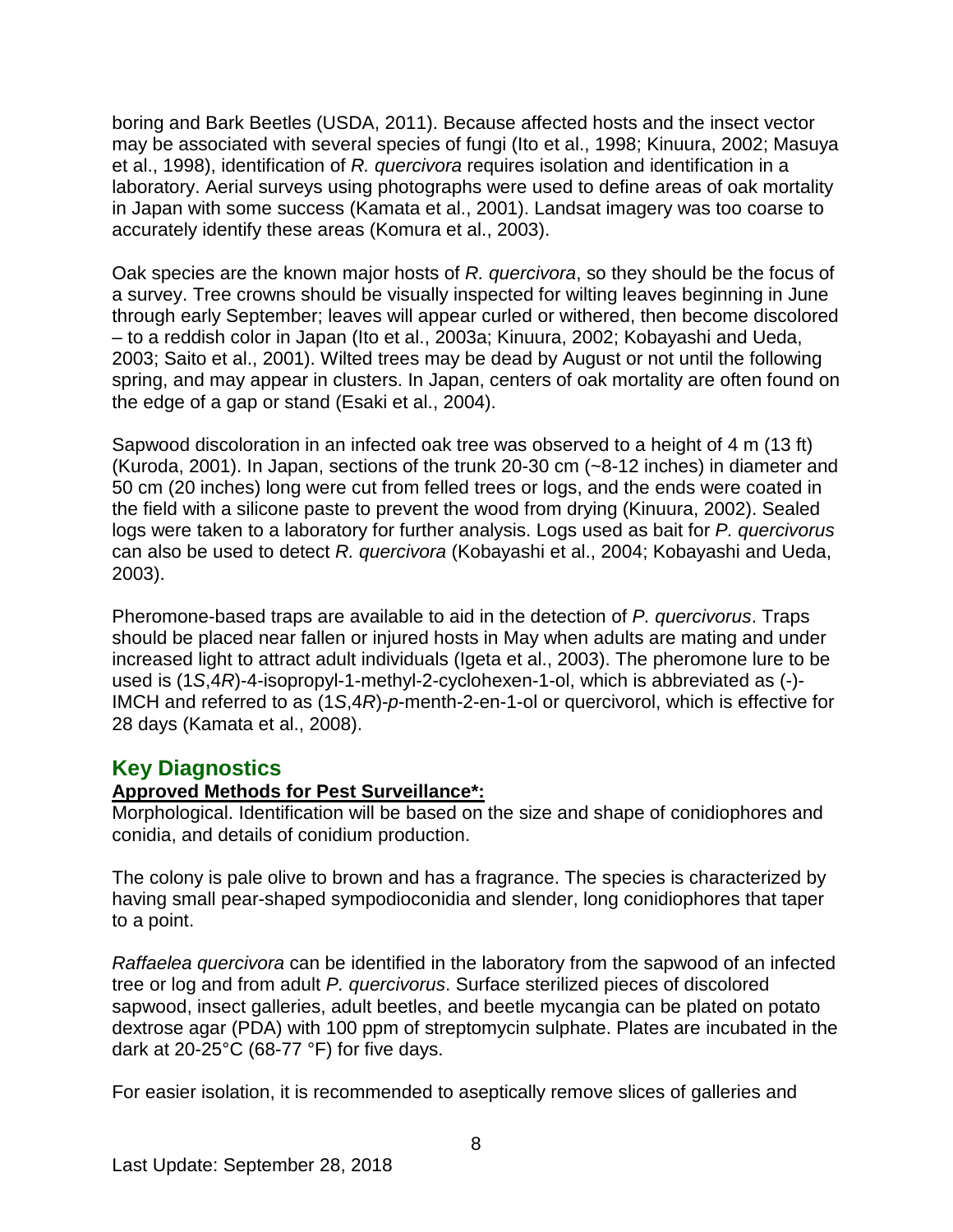place them in a sterile moist chamber to encourage further growth of the ambrosia fungus.

\*For the most up-to-date methods for survey and identification, see Approved Methods for Pest Surveillance on the CAPS Resource and Collaboration Site, at [https://caps.ceris.purdue.edu/approved-methods.](https://caps.ceris.purdue.edu/approved-methods)

#### **Literature-Based Methods:**

*Raffaelea quercivora* can be identified in the laboratory from the sapwood of an infected tree or log and from adult *P. quercivorus* individuals. Log samples were stored at 5°C  $(41^{\circ}F)$ , sawed into discs 2-4 cm (~1-2 inches) thick, cut into small blocks and split with a hatchet to expose the insect galleries from which small pieces of symptomatic material can be removed (Kinuura, 2002;Kubono and Ito, 2002b). For ambrosia fungi in general, Benjamin 2004 suggests preserving samples of thin slices or chips of galleries for later examination, either by drying or by mounting the samples on slides using a fixative mounting medium. Benjamin (2004) also suggests aseptically removing slices of galleries and putting them in a sterile moist chamber to encourage further growth of the ambrosia fungus for easier isolation.

A sterile scalpel is used to remove small pieces (e.g., cube 2-3 mm on a side) from the discolored sapwood and insect galleries (Kubono and Ito, 2002a). Samples are surface disinfected by washing with 80% ethanol and 0.1% solution of mercuric chloride and rinsed in two changes of sterilized water (Kubono and Ito, 2002a) or by rinsing each cube with 99% ethanol, heating over a flame, and repeating three times (Kinuura, 2002). Once disinfected, the cubes are placed on plates of potato dextrose agar (PDA).

*Platypus quercivorus*, adult beetles should be surface disinfested by immersion in 80% ethanol for 30 seconds, rinsed in a dilute solution of sodium hypochlorite for 2 minutes, then rinsed in sterile distilled water for 30 seconds before mycangia (Fig. 6) or proventriculi (terminal part of the foregut) are removed and placed on PDA for fungal isolation (Kinuura, 2002). Isolation on PDA and incubation in the dark at 20-25°C (68- 77°F) will produce colonies within 5 days (Kubono and Ito, 2002a). Identification will be based on the size and shape of conidiophores and conidia, and details of conidium production. Identification should be confirmed by scanning electron microscopy (Gebhardt and Oberwinkler, 2005; Kubono and Ito, 2002a). *Raffaelea quercivora* will grow rapidly (80 mm  $(-3 \frac{1}{8}$  in) diameter in 5 days at 25°C (77°F), and in 2 weeks will become pale olive to brown olive and have a fragrance (Kubono and Ito, 2002a). Microscopic examination of conidiophores and conidia is required for identification, and scanning electron microscopy is better than light microscopy to observe conidiogenesis on fresh culture material (Gebhardt and Oberwinkler, 2005). Confirmation should be made by an expert.Molecular identification of *R. quercivora* can also be performed using pure fungal cultures. Once samples are obtained in culture they can be used for DNA extraction and identified as *R. quercivora* based on PCR amplification of the nucleotide sequences of the partial 28S large subunit ribosomal DNA (D1/D2) region (Torii et al., 2016).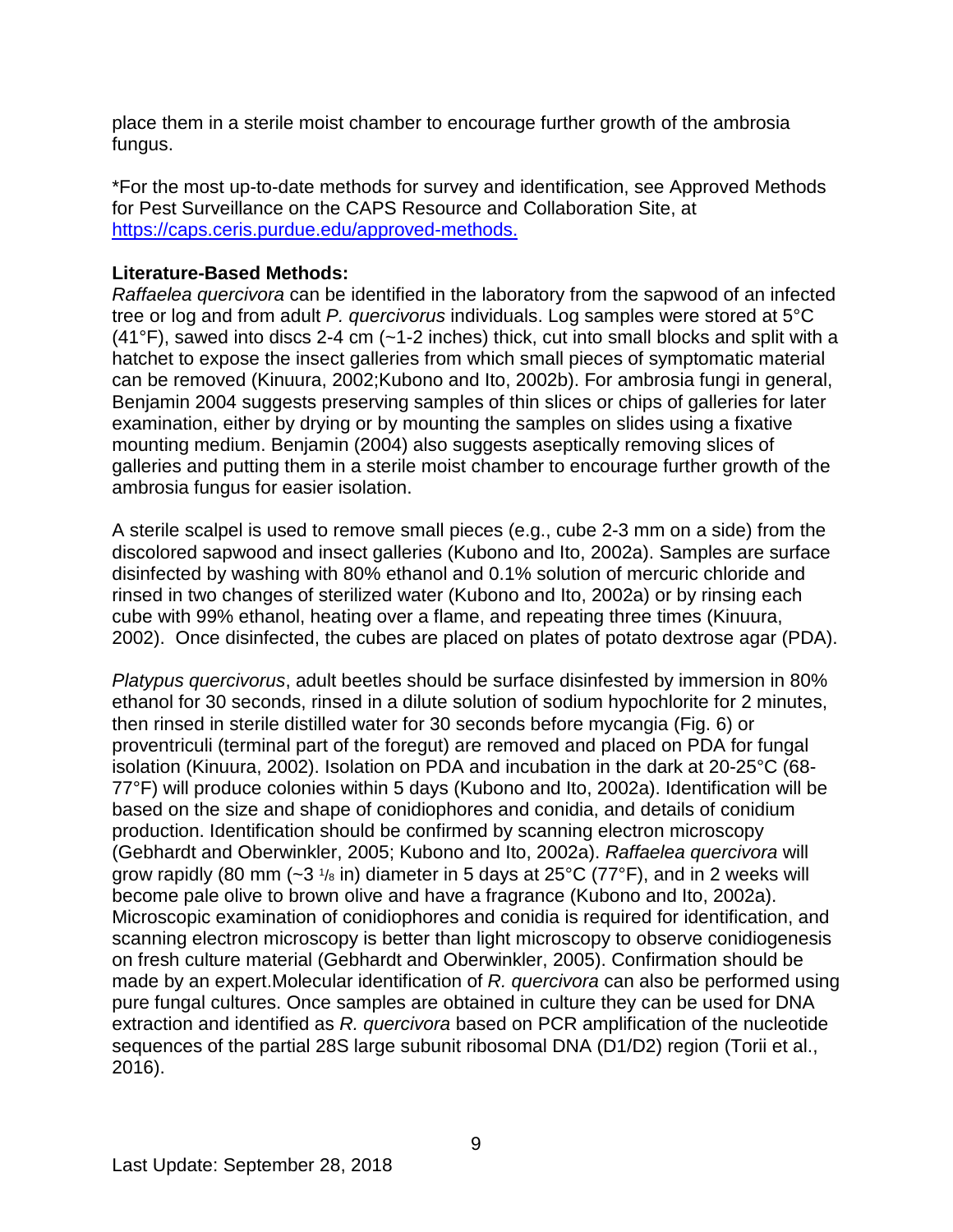### **Easily Confused Species**

Two diseases that could be confused with the early foliar symptoms of Japanese oak wilt are oak anthracnose and bacterial leaf scorch (BLS). Neither anthracnose nor BLS will cause rapid mortality like *R. quercivora*. Anthracnose is caused by the fungus *Apiognomonia errabunda* (imperfect state *Discula umbrinella*), and it occurs on many *Quercus* spp. in the United States (Gillman, 1999; Tainter and Baker, 1996). Unlike *R. quercivora* infection, fruiting structures of the fungus may be seen (raised brown flecks) on the underside of lesions (Sinclair et al., 1987). Although unsightly and often recurrent, anthracnose is rarely a serious problem on established trees (Gillman, 1999) and outbreaks usually diminish by mid-summer (Sinclair et al., 1987). Bacterial leaf scorch, caused by the bacterium *Xylella fastidiosa*, is another disease that occurs in oaks across the United States, and for which the foliar symptoms may resemble early symptoms of Japanese oak wilt (Bentz et al., 2005; Lashomb et al., 2003). While symptoms of Japanese oak wilt may be apparent early in the season (June) in Japan, BLS symptoms usually appear first in mid to late summer (Lashomb et al., 2003). Symptoms of BLS may occur on only one or a few branches in a season. Over time (years), branches and eventually whole trees may die. Leaves, twigs and branches can be tested for BLS by enzyme linked immuno-sorbent assay (ELISA) or polymerase chain reaction (PCR) (Bentz et al., 2005).

A third disease, oak wilt caused by the fungus *Ceratocystis fagacearum,* produces symptoms in oaks over time that closely resemble those described for infection of *R. quercivora* (Juzwik et al., 2004). Signs on the bark are different for oaks infected with *C. fagacearum* from oaks infected with *R. quercivora*. Red oaks infected with *C. fagacearum* may show small bark crack. If bark is removed, a gray mat of fungal mycelia may be uncovered. These fungal mats grow between the inner bark and the opposing wood, eventually creating enough pressure for the bark to crack (Juzwik et al., 2004). *Raffaelea quercivora*-infected trees have no such mats. *Ceratocystis fagacearum* is also vectored by beetles that do not make extensive galleries in the wood. In addition, the pattern of discoloration caused by *C. fagacearum* is different and begins as brown streaks that longitudinally follow the vessels in the outer sapwood (Juzwik et al., 2004; Sinclair et al., 1987). Descriptions and images of other diseases and problems that produce symptoms similar to the oak wilt caused by *C. fagacearum* should also be reviewed to avoid confusion with disease caused by *R. quercivora* (Juzwik et al., 2004).

No other species of *Raffaelea* have been identified in association with *P. quercivorus*, but several *Raffaelea* spp. have been reported from the galleries and/or mycangia of other ambrosia beetles infecting *Quercus* spp. These fungi include *R. ambrosiae* in England and the United States (von Arx and Hennebert, 1965), *R. montetyi* in France, (Morelet, 1998), and *R. tritirachium* in the United States (Batra, 1967b). These species can be differentiated from *R. quercivora* based on morphological characteristics. In general, *R. quercivora* has more slender conidiophores and smaller conidia than other *Raffaelea* spp., having conidia most similar in shape and size to *R. hennebertii* (Scott and Du Toit, 1970). However, the conidiophores of *R. quercivora* are more slender than those of *R. hennebertii* (Kubono and Ito, 2002a), and the host and location where *R. hennebertii* occurs are very different.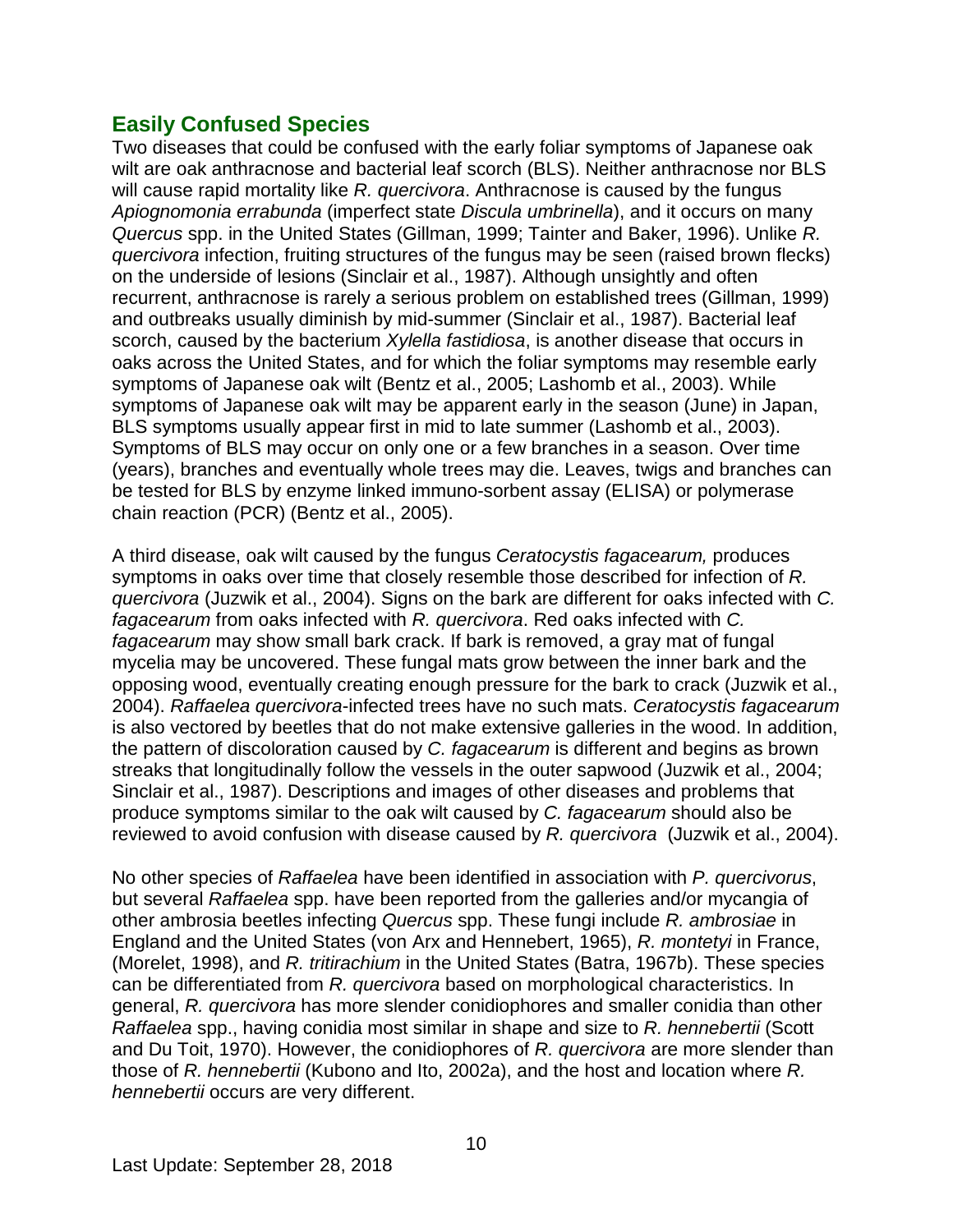#### **References**

AQAS. 2018. Agricultural Quarantine Activity Systems. [www.aqas.aphis.usda.gov/.](https://usdagcc.sharepoint.com/sites/aphis-ppq-scitech/cphst/pd/CAPS%20Library/CPHST%20CAPS%20Core%20Team/CAPS%20datasheet%20revisions/2018%20revisions/Raffaelea%20quercivora/ww.aqas.aphis.usda.gov/) (Archived at PERAL).

- Baker, J. M. 1963. Ambrosia beetles and their fungi, with particular reference to *Platypus cylindrus* Fab. Pages 232-264 *in* P. S. Nutman and B. Mosse, (eds.). Symbiotic associations. Thirteenth Symposium of the Society for General Microbiology. Cambridge University Press, London.
- Batra, L. R. 1967a. Ambrosia fungi: a taxonomic revision and nutritional studies of some species. Mycologia 59(6):976-1017.
- Batra, L. R. 1967b. Ambrosia fungi: A taxonomic revision and nutritional studies of some species. Mycologia 59:976-1017.
- Benjamin, R. K., M. Blackwell, I. H. Chapela, R. A. Humber, K. G. Jones, K. A. Klepzig, R. W. Lichtwardt, D. Malloch, H. Noda, R. A. Roeper, J. W. Spatafora, and A. Weir. 2004. The search for diversity of insect and other arthropod-associated fungi. *in* G. M. Mueller, M. Foster, and G. Bills, (eds.). Biodiversity of Fungi - Inventory and Monitoring Methods. Academic Press.
- Bentz, J., Q. Huang, and R. Jordan. 2005. Bacterial leaf scorch of shade trees. United States National Arboretum, Beltsville, MD.
- CABI. 2017. Crop Protection Compendium *Raffaelea quercivora*. Commonwealth Agricultural Bureau International (CABI). [www.cabi.org/cpc/.](https://usdagcc.sharepoint.com/sites/aphis-ppq-scitech/cphst/pd/CAPS%20Library/CPHST%20CAPS%20Core%20Team/CAPS%20datasheet%20revisions/2018%20revisions/Raffaelea%20quercivora/ww.cabi.org/cpc/) (Archived at PERAL).
- Davis, E., S. French, and R. C. Venette. 2005. Mini-risk assessment: *Platypus quercivorus* (Coleoptera: Platypodidae). US Department of Agriculture, Animal and Plant Health Inspection Service. Last accessed (to be posted) 14 October, [http://www.aphis.usda.gov/ppq/ep/pestdetection/pra/pquercivoruspra.pdf.](ttp://www.aphis.usda.gov/ppq/ep/pestdetection/pra/pquercivoruspra.pdf.)
- EPPO. 2015. EPPO Alert List. European and Mediterranean Plant Protection Organization. [http://wwww.eppo.org/QUARANTINE/Alert\\_List/alert\\_list.html.](ttp://wwww.eppo.org/QUARANTINE/Alert_List/alert_list.html.) (Archived at PERAL).
- Esaki, K., K. Kato, and N. Kamata. 2004. Stand-level distribution and movement of *Platypus quercivorus* adults and patterns of incidence of new infection. Agricultural and Forest Entomology 6:71-82.
- ESRI. 2005. World wildlife fund terrestrial ecoregions. Published by ESRI 2005, dataset adapted by USDA-APHIS-PPQ-S&T-PERAL 2011.
- Gebhardt, H., and F. Oberwinkler. 2005. Conidial development in selected ambrosial species of the genus *Raffaelea*. Antonie van Leeuwenhoek 88:61-66.
- Gillman, D. 1999. Yard and garden brief: oak anthracnose. University of Minnesota Extension Service, St. Paul, MN. 2 pp.
- Grünwald, N. J., M. Garbelotto, E. M. Goss, K. Heungens, and S. Prospero. 2012. Emergence of the sudden oak death pathogen *Phytophthora ramorum*. Trends in Microbiology 20(3):131-138.
- Haack, R. A. 2006. Exotic bark- and wood-boring Coleoptera in the United States: recent establishments and interceptions. Canadian Journal of Forest Research 36:269-288.
- Igeta, Y., K. Esaki, K. Kato, and N. Kamata. 2003. Influence of light condition on the stand-level distribution and movement of the ambrosia beetle *Platypus quercivorus* (Coleoptera: Platypodidae). Applied Entomology and Zoology 38(2):167-175.
- Ito, S., T. Kubono, N. Sahashi, and T. Yamada. 1998. Associated fungi with the mass mortality of oak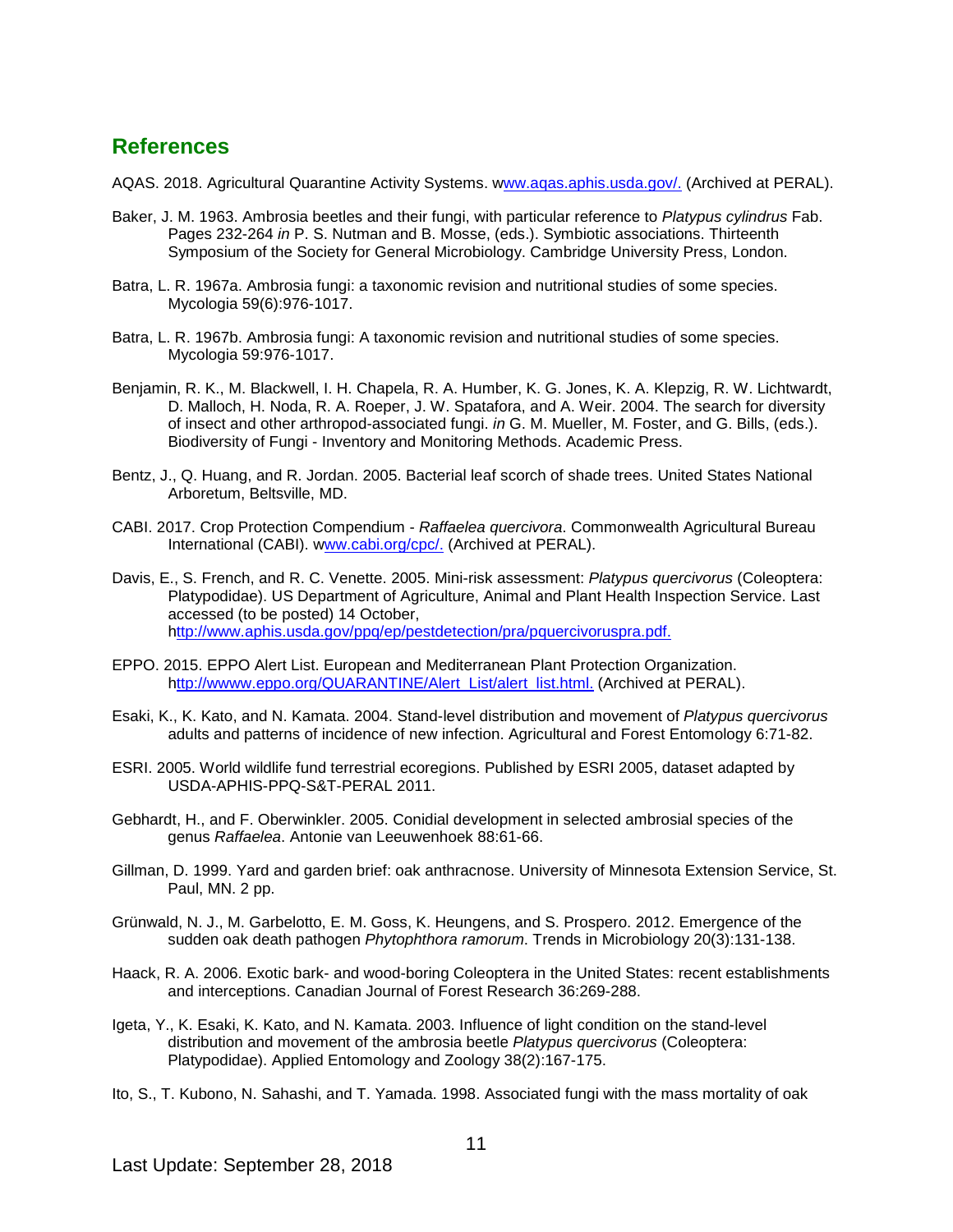trees. Journal of the Japanese Forestry Society 80:170-175.

- Ito, S., M. Murata, T. Kubono, and T. Yamada. 2003a. Pathogenicity of *Raffaelea quercivora* associated with mass mortality of fagaceous trees in Japan. Poster presentation 155 at the 8th International Congress of Plant Pathology, 2-7 February 2003. Christchurch, New Zealand. MIE University, Kamihamcho, Japan. Last accessed 10 July, [http://www.ensisjv.com/international+congress+of+plant+pathology.aspx.](ttp://www.ensisjv.com/international+congress+of+plant+pathology.aspx.)
- Ito, S., M. Murata, and T. Yamada. 2003b. Massive mortality of Fagaceous trees in Japan. Phytopathology 93:S102.
- Juzwik, J., S. Cook, L. Haugen, and J. Elwell. 2004. Oak Wilt: People and Trees, A Community Approach to Management, Gen. Tech. Rep. NC-240. U.S. Department of Agriculture, Forest Service, North Central Research Station, St. Paul, MN.
- Kamata, N., K. Esaki, K. Kato, Y. Igeta, and K. Wada. 2002. Potential impact of global warming on deciduous oak dieback caused by ambrosia fungus *Raffaelea* sp. carried by ambrosia beetle (*Platypus quercivorus*) (Coleoptera: Platypodidae) in Japan. Bulletin of Entomological Research 92:119-126.
- Kamata, N., K. Esaki, and M. Kubo. 2001. Remote sensing and forests: stand- and local-level analysis of spreading pattern of oak decline using aero photos. Pages 155-161 *in* International Symposium on Environmental Monitoring in East Asia, Beijing.
- Kamata, N., K. Esaki, K. Mori, H. Takemoto, T. Mitsunaga, and H. Honda. 2008. Field trap test for bioassay of synthetic (1*S,*4*R*)-4-isopropyl-1-methyl-2-cyclohexen-1-ol as an aggregation pheromone of *Platypus quercivorus* (Coleoptera: Platipodidae). Journal of Forest Research 13(2):122-126.
- Kartesz, J. T. 2015. Taxonomic Data Center. The Biota of North America Program (BONAP). [http://www.bonap.net/tdc.](ttp://www.bonap.net/tdc.) (Archived at PERAL).
- Kinuura, H. 2002. Relative dominance of the mold fungus, *Raffaelea* sp., in the mycangium and proventriculus in relation to adult states of the oak platypodid beetle, *Platypus quercivorus*  (Coleoptera; Platypodidae). Journal of Forest Research 7:7-12.
- Kinuura, H., and M. Kobayashi. 2006. Death of *Quercus crispula* by inoculation with adult *Platypus quercivorus* (Coleoptera: Platypodidae). Applied Entomology and Zoology 41(1):123-128.
- Kobayashi, M., A. Nozaki, and N. Ueda. 2004. Influence of water content of host trees on attacking behavior of *Platypus quercivorus* (Murayama) (Coleoptera: Platypodidae) and on fungi in the galleries bored by the beetles. Japanese Journal of Applied Entomological Zoology 48:141-149.
- Kobayashi, M., and N. Ueda. 2003. Observation of mass attack and artificial reproduction in *Platypus quercivorus* (Murayama) (Coleoptera: Platypodidae). Japanese Journal of Applied Entomological Zoology 47:53-60.
- Kobayashi, M., N. Ueda, and Y. Takahata. 2001. Inducing infection of oak logs by a pathogenic fungus carried by *Platypus quercivorus* (Murayama) (Coleoptera: Platypodidae). Journal of Forest Research 6:153-156.
- Komura, R., M. Kubo, N. Kamata, and K. Muramoto. 2003. Analysis of forest damage by harmful insects on Mt. Kariyasu. Pages 437-440 *in* SICE Annual Conference, Fukui, Japan.
- Kubono, T., and S. Ito. 2002a. *Raffaelea quercivora* sp. nov. associated with mass mortality of Japanese oak, and the ambrosia beetle (*Platypus quercivorus*). Mycoscience 43:255–260.
- Kubono, T., and S. Ito. 2002b. *Raffaelea quercivora* sp. nov. associated with mass mortality of Japanese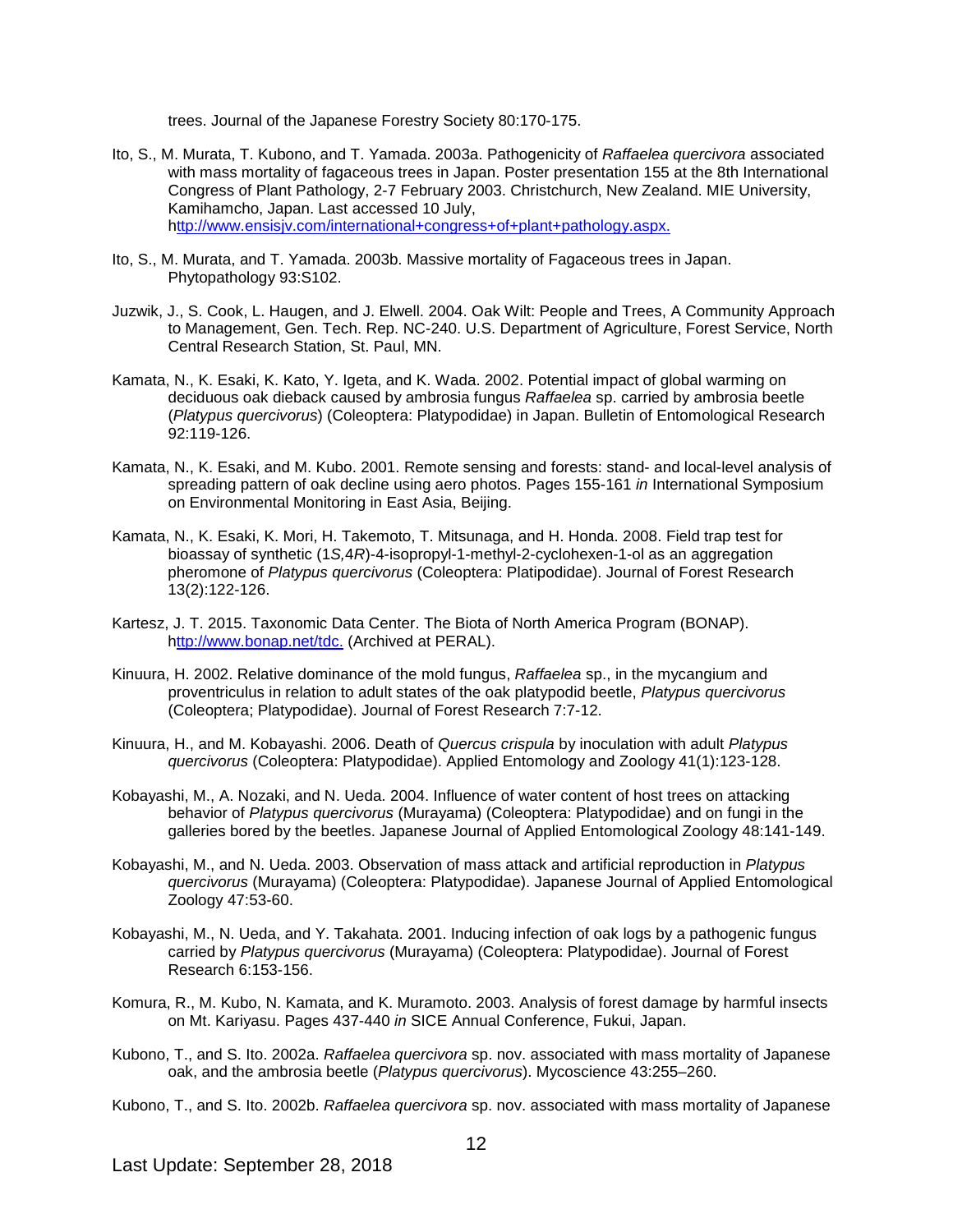oak, and the ambrosia beetle (*Platypus quercivorus*). Mycoscience 43:255-260.

- Kuroda, K. 1998. Determinant factor of oak mortality in Japan: xylem discoloration and dysfunction associated with beetle invasion and fungal infection. Pages 3.7.16 Abstracts *in* 7th International Congress of Plant Pathology. British Society for Plant Pathology, Edinburgh, Scotland.
- Kuroda, K. 2001. Responses of *Quercus* sapwood to infection with the pathogenic fungus of a new wilt disease vectored by the ambrosia beetle *Platypus quercivorus*. Journal of Wood Science 47:425- 429.
- Kuroda, K., Y. Ichihara, Y. Kanbara, T. Inoue, and A. Ogawa. 2004. Magnetic resonance imaging of xylem dysfunction in *Quercus crispula* infected with a wilt pathogen, *Raffaelea quercivora*. Pages 16 *in* IUFRO Working Party 7.02.02 Shoot and Foliage Diseases. IUFRO, Oregon, USA.
- Kuroda, K., Y. Kanbara, T. Inoue, and A. Ogawa. 2002. Analysis of NMR-CT images to detect the xylem dysfunction and lesions in tree trunks. IAWA 23(4):469-470.
- Kusumoto, D., H. Masuya, T. Hirao, H. Goto, K. Hamaguchi, W. I. Chou, W. Suasard, S. Buranapanichpan, S. Uraichuen, O. Kern-asa, S. Sanguansub, A. Panmongkol, T. P. Quang, S. Kahono, H. Julistiono, and N. Kamata. 2014. Discoloration induced by *Raffaelea quercivora*  isolates in *Quercus serrata* logs and its relation to phylogeny: a comparison among isolates with and without the Japanese oak wilt incidence including outside of Japan. Journal of Forest Research 19(4):404-410.
- Lashomb, J., A. Iskra, A. B. Gould, and G. Hamilton. 2003. Bacterial leaf scorch of amenity trees: a widespread problem of economic significance to the urban forest. USDA Forest Service, Northeastern Area, State and Private Forestry, Morgantown, WV.
- Masuya, H., S. Kaneko, and Y. Yamoaka. 1998. A new *Ophiostoma* species isolated from Japanese oak infested by *Platypus quercivorus*. Mycoscience 39:347-350.
- Matsuda, Y., K. Kimura, and S. Ito. 2010. Genetic characterization of *Raffaelea quercivora* isolates collected from areas of oak wilt in Japan. Mycoscience 51(4):310-316.
- Morelet, M. 1998. Une espèce nouvelle de Raffaelea, isolée de Platypus cylindricus, coléoptère xylomycétophage des chênes. Annales de la Société des sciences naturelles et d'archéologie de Toulon et du Var 50:185-193.
- Mori, T., K. Sonje, M. Ide, and H. Umata. 1995. Infestation on standing oak trees by the oak borer, *Platypus quercivorus* (Murayama) (Coleoptera: Platypodidae) in the Takakuma Experimental Forest, Kagoshima University. Bulletin of the Kagoshima University Forests 23:23-32.
- Murata, M., Y. Matsuda, T. Yamada, and S. Ito. 2009. Differential spread of discoloured and nonconductive sapwood among four Fagaceae species inoculated with *Raffaelea quercivora*. Forest Pathology 39(3):192-199.
- Rabaglia, R. J., S. A. Dole, and A. I. Cognato. 2006. Review of american *Xyleborina* (Coleoptera: Curculionidae: Scolytinae) occurring north of Mexico with an illustrated key. Annals of the Entomological Society of America 99(6):1034-1056.
- Saito, S., H. Nakamura, N. Miura, K. Mikawa, and K. Onose. 2001. Process of mass oak mortality and the relation to *Platypus quercivorus* and its specific fungus. Journal of the Japanese Forestry Society 83:58-61.
- Scott, D. B., and J. W. Du Toit. 1970. Three new *Raffaelea* species. Transactions of the British Mycological Society 55(2):181-186.

Shoda-Kagaya, E., S. Saito, M. Okada, A. Nozaki, K. Nunokawa, and Y. Tsuda. 2010. Genetic structure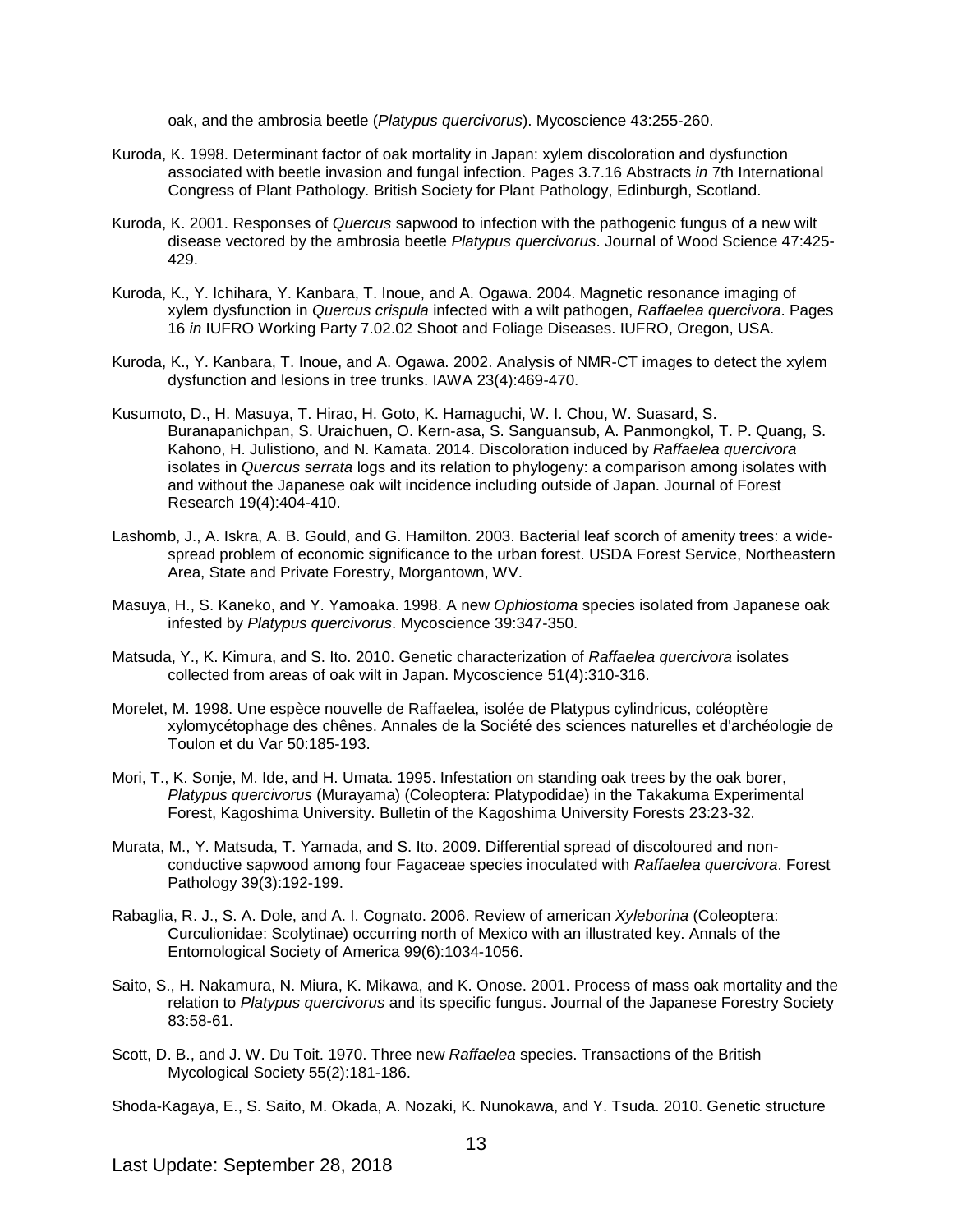of the oak wilt vector beetle *Platypus quercivorus*: inferences toward the process of damaged area expansion. BMC Ecology 10(1):21.

- Sinclair, W. A., H. H. Lyon, and W. T. Johnson. 1987. Diseases of Trees and Shrubs. Comstock Publishing Associates, Ithaca, NY. 575 pp.
- Smith, W. B., P. D. Miles, J. S. Vissage, and S. A. Pugh. 2004. Forest Resources of the United States, 2002 (NC-241). U.S. Department of Agriculture, Forest Service, North Central Research Station, St. Paul, MN.
- Sone, K., T. Mori, and M. Ide. 1998. Life history of the oak borer, *Platypus quercivorus* (Murayama) (Coleoptera: Platypodidae). Applied Entomological Zoology 33(1):67-75.
- Tainter, F. H., and F. A. Baker. 1996. Principles of Forest Pathology. John Wiley and Sons, New York. 805 pp.
- Torii, M., M. Ito, Y. Matsuda, and S. Ito. 2016. Variations in virulence and hyphal growth of four *Raffaelea quercivora* isolates within *Quercus crispula*. Forest Pathology 46(3):248-255.
- Torii, M., Y. Matsuda, and S. Ito. 2014. Extent of colonization by *Raffaelea quercivora* of artificially inoculated living and gamma-ray-sterilized seedlings of two Japanese and three American oak species. Forest Pathology 44:117-123.
- USDA-APHIS-PPQ. 2014. New Pest Response Guidelines: *Raffaelea quercivora* Kunono & Shin. Ito 2002, Japanese oak wilt, Washington D.C.
- USDA-PCIT. 2018. Phytosanitary Export Database. [https://pcit.aphis.usda.gov/PExD/faces/ReportFormat.jsp.](ttps://pcit.aphis.usda.gov/PExD/faces/ReportFormat.jsp.) (Archived at PERAL).
- USDA. 2011. New Pest Response Guidelines, Exotic Wood-Boring and Bark Beetles. United States Department of Agriculture, Animal and Plant Health Inspection Service.
- USDA. 2018. Plants for Planting Manual.
- von Arx, J. A., and G. L. Hennebert. 1965. Deux champignons ambrosia. Mycopathologia et mycologia applicata 25:309-315.
- Yamada, T., and Y. Ichihara. 2003. Defense responses of oak sapwood in relation to wilt of oak trees in Japan. Poster presentation 155 at the 8th International Congress of Plant Pathology, 2-7 February 2003 Christchurch, New Zealand. Last accessed 15 July, [http://www.uf.a.u](http://www.uf.a.u-tokyo.ac.jp/research/yamada/nz.pdf)[tokyo.ac.jp/research/yamada/nz.pdf.](http://www.uf.a.u-tokyo.ac.jp/research/yamada/nz.pdf)
- Yamada, T., M. Yamato, D. Sakaue, and K. Suzuki. 2002. Mechanism of wilting in oak mortality in Japan caused by *Raffaelea quercivori*. Pages 276 *in* The 7th International Mycological Congress, Oslo, Norway.

Yamazaki, K. 2004. Recent bear-human conflicts in Japan. International Bear News 13(4):16-17.

This datasheet was developed by USDA-APHIS-PPQ-CPHST staff. Cite this document as:

Mackesy, D., M. Gardner, and R. Venette. 2018. CPHST Pest Datasheet for *Raffaelea quercivora*. USDA-APHIS-PPQ-CPHST.

#### **Datasheet History**